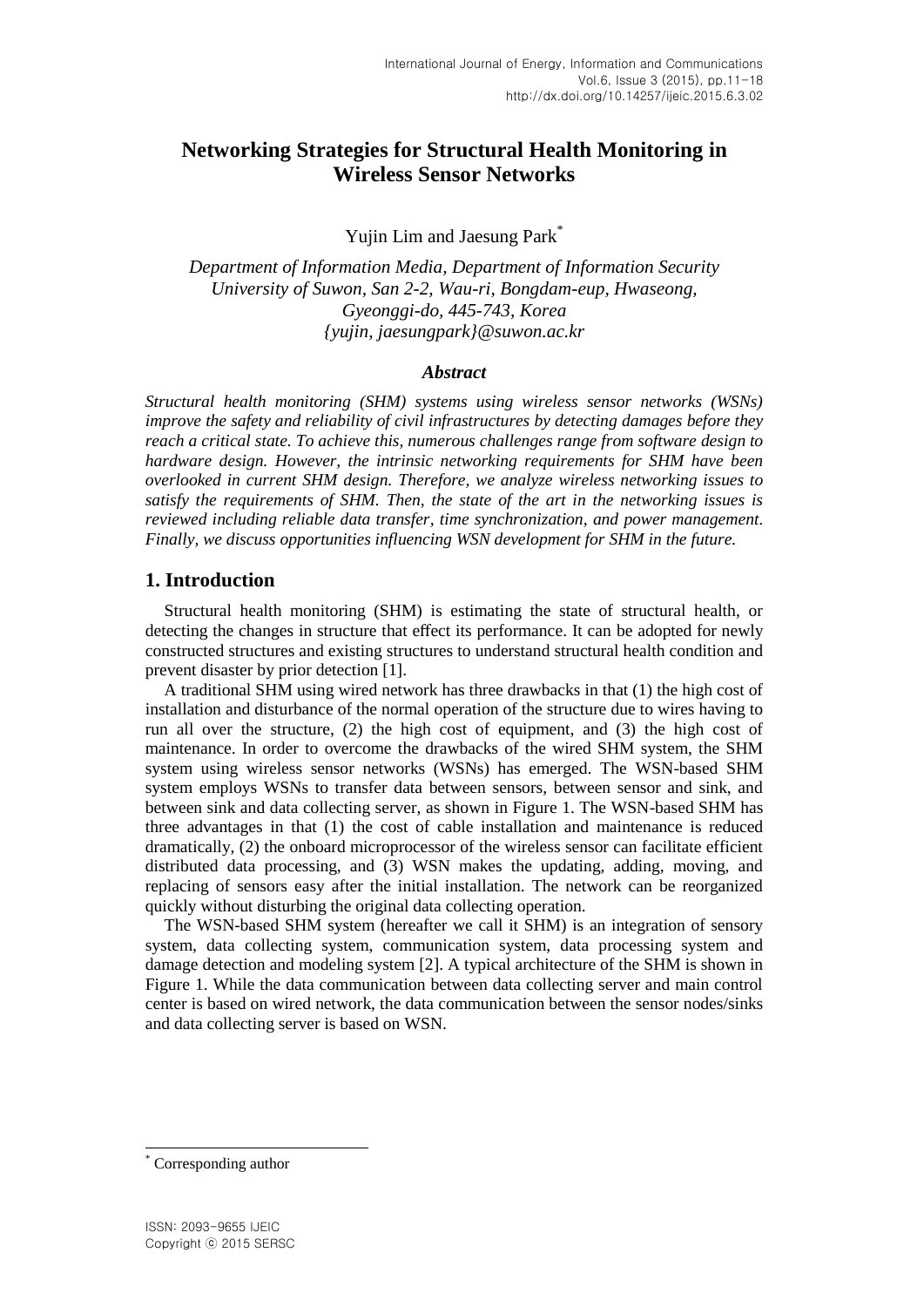International Journal of Energy, Information and Communications Vol.6, Issue 3 (2015)



**Figure 1. General Architecture of a WSN-based SHM**

Typically, WSN enables many monitoring applications with low data rate, small data size, low duty cycle, and extreme emphasis on low power consumption. However, the SHM requires high data rate, large data size, and a relatively high duty cycle. In order to satisfy the requirements in the SHM, WSN should handle numerous challenges before the real deployment. These challenges range from software design to hardware development. We enumerate major challenges in five types [3]. Firstly, hardware packaging is considered to ease installation, to retain high sensibility, to protect components from harsh environmental conditions, and to support capability extension. Secondly, scarce resources, such as energy, memory, and computing time-slots, need to be managed efficiently. Thirdly, although wireless communication has many advantages, it is also subject to several drawbacks. It is difficult to achieve reliable data transmission and time synchronization. Fourthly, in contrast to raw data acquisition policy in wired sensor network, WSN requires in-network information processing to save energy and increase information throughput per bit. Finally, in order to produce generic solutions for low cost and wide deployment, it is important to achieve good interoperability and compatibility between different platforms.

In this paper, we focus on the wireless communication problem and present a survey on technical issues in WSNs for the SHM. Section 2 introduces software architecture of a WSN node for the SHM. In the architecture, we handle three issues – reliable data transfer, time synchronization, and power management in Section 3-5, respectively. Finally, conclusion is drawn in Section 6.

# **2. Software Architecture of a WSN Node**

The WSN is mainly composed of sensor nodes and sink nodes. The sensor node measures structural state and sends the measured data to the sink node. The sink node has more computational power and larger storage than the sensor node. It collects the measured data from sensor nodes. Then, if it is necessary, it processes the collected data though local data filtering, data compression or data aggregation. Finally, it forwards the processed data to the data collecting server. Figure 2 shows the software architecture of a WNS node [4,5]. In the figure, *Best-effort Single-hop Communication* module is used to provide fair wireless medium access. *Broadcast* module is for the reliable command dissemination with low latency. *Routing* module provides a best-effort multi-hop routing. Medium access control algorithm for single-hop communication cannot solve the reliable transfer problem due to the hidden terminal effect. *Reliable Transfer* module provides end-to-end acknowledgement and rate control mechanism to handle the packet loss and prevent the packet loss, respectively. Rate mismatches may cause queues along the path to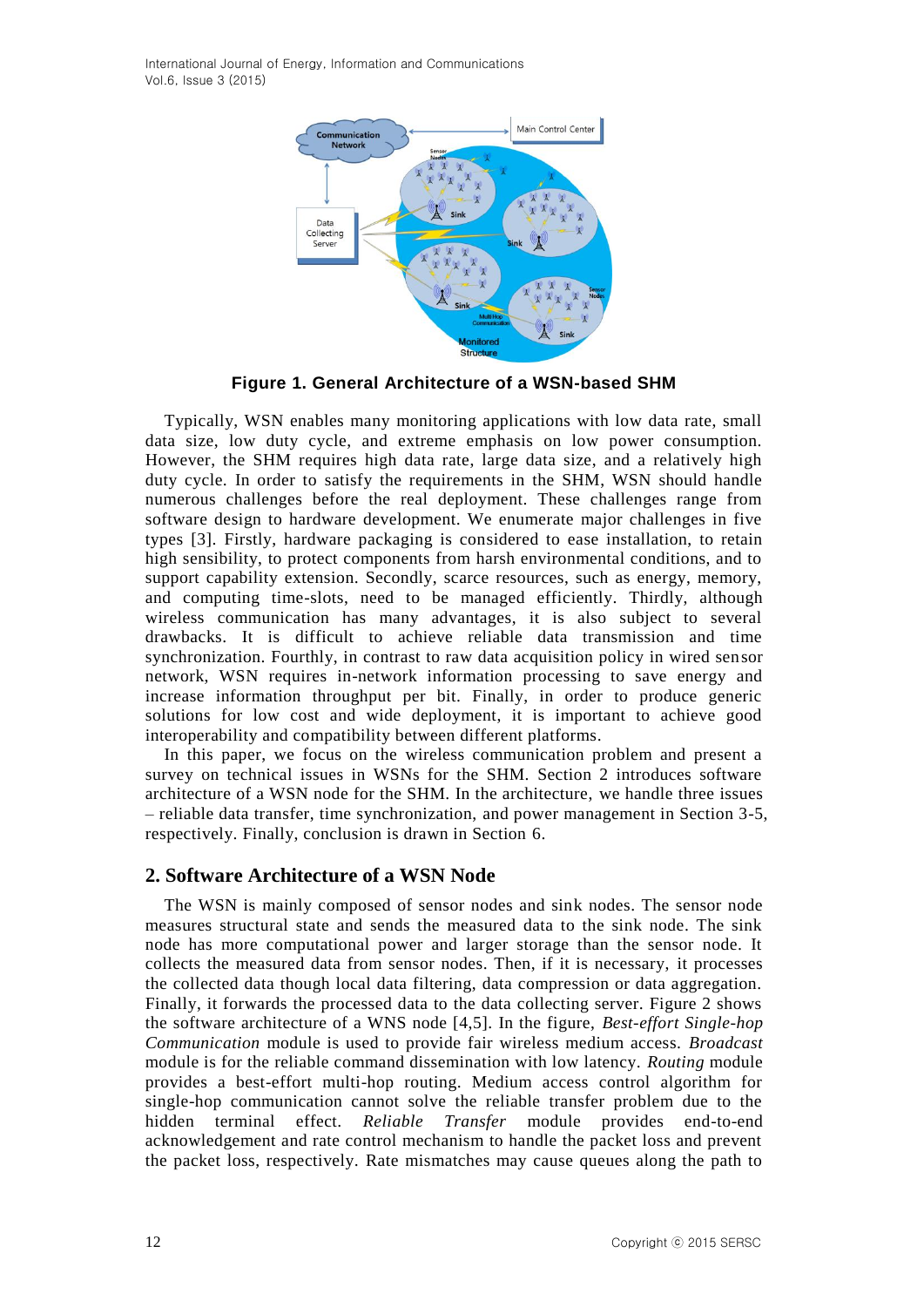overflow, leading to packet loss, wasted energy, and additional end-to-end retransmission. Because a lot of WSN nodes work in environments where a direct power supply is not available, enhancement of a node lifetime by using the lowpower technology, *Power Management* module, is one of major issues. In the SHM, there are many requirements regarding synchronous data acquisition of the measured information. *Time Synchronization* module controls jitter to guarantee time synchronization in the node and across the network. In this paper, we address the issues of reliable transfer, time synchronization, and power management.



**Figure 2. Software Architecture of a WSN Node**

# **3. Reliable Data Transfer**

The SHM system needs the data from all the sensors to calculate the entire system response and it is less tolerant to the data loss. Also the data are collected after a long period of time, and loss of data may cause a long delay in generating complete system response which will question the performance of the system. Thus, reliable data transfer is one of major requirements of the SHM system.

Flush [4, 6] is a reliable, high throughput, bulk data transport protocol for the SHM. The system is deployed at Golden Gate Bridge in San Francisco, USA. Flush has two goals: reliable delivery and minimizing transfer time. However, the nature of wireless communication brings several challenges for the goals: lossy links, inter-path interference, intra-path interference, and transient rate mismatches. For the reliable delivery, Flush uses a sink-initiated control protocol to coordinate the transfer with endto-end selective negative acknowledgements and retransmissions. In other words, a sink keeps track of all received packets. When the source has finished sending data, the sink sends a NAK packet for the lost packets. Then, the source retransmits the lost packets. This process continues until the sink has received every packet. For the minimization of transfer time, the rate control algorithm is proposed to deal with the challenges, such as inter-path interference, intra-path interference, and transient rate mismatches. The interpath interference occurs when two or more flows interfere with each other. The intra-path interference occurs when transmission of the same packet by successor nodes prevents the reception of the following packet from a predecessor node. The transient rate mismatches may cause queues along the path to overflow and leads to packet loss. The rate control algorithm of Flush has focused on the intra-path interference and transient rate mismatches. In order to solve the intra-path interference, a node should transmit only when its successor is free from interference through the pipelining with the spatial reuse. In order to solve the transient rate mismatches, the sending rate of a node cannot exceed the sending rate of its successor. However, Flush ignores the inter-path interference. Besides, it obtains necessary information by snooping to minimize extra control packets but it is demanding extra power consumption.

In order to cope with the inter-path interference, the interference-aware fair rate control (IFRC) is designed. In IFRC, each node locally detects all flows that can contend for channel capacity. Then the node fairly adapts its own rate such that the capacity is not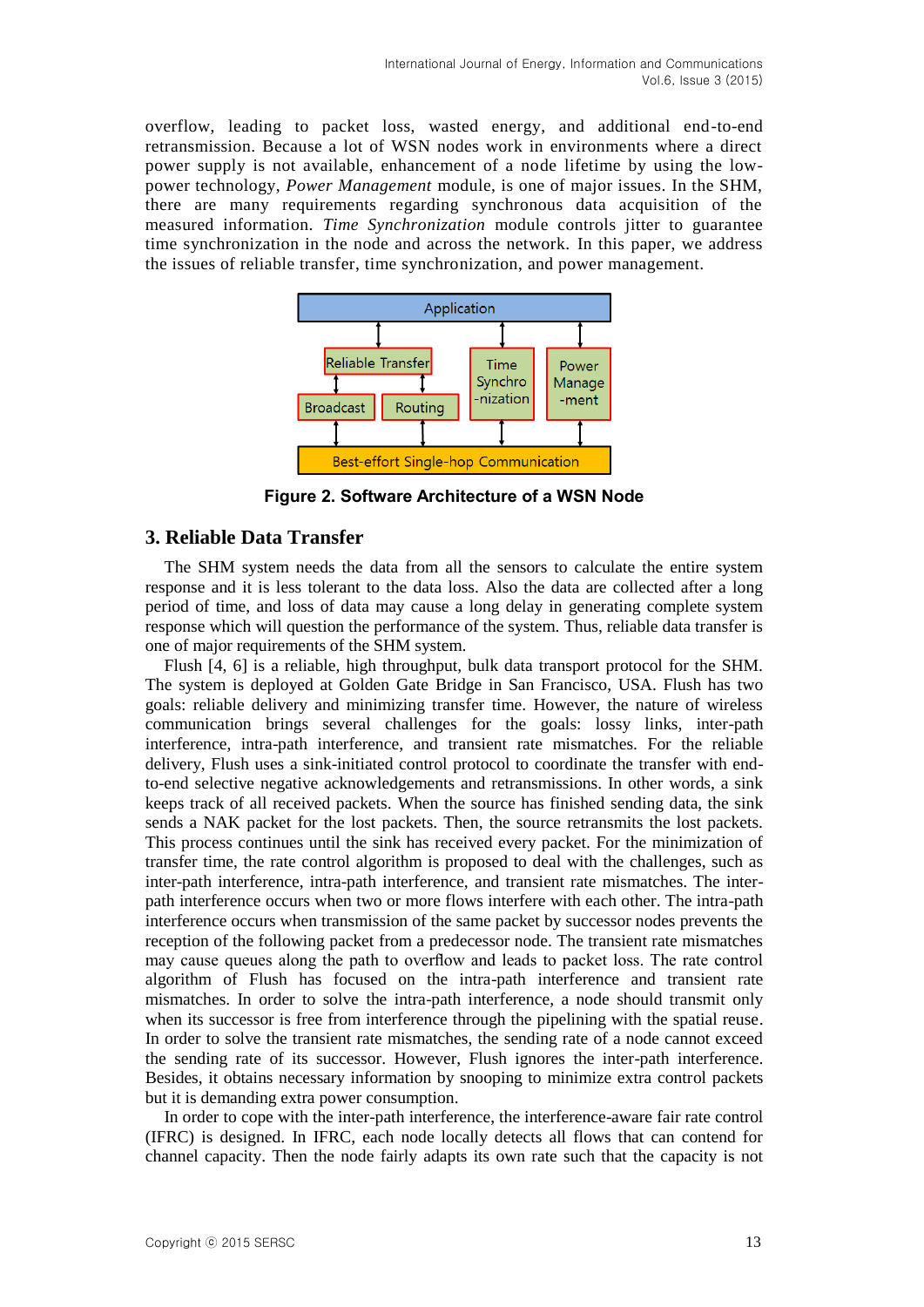International Journal of Energy, Information and Communications Vol.6, Issue 3 (2015)

exceed in the tree-based communication [7]. The spatial reuse effectively defines several wireless contention domains, in each of which the fair share may be different depending upon the number of flows traversing the domain. IFRC recognizes that the potential interferers of a node include nodes not just in the node's subtree or its neighbor's (parent included) subtrees, but also includes nodes in its parent's neighbor's subtrees. In other words, each node detects all flows from its potential interferers and allocates to each flow a fair and efficient share of its nominal bandwidth. For the allocation, IFRC adopts a maxmin fair rate allocation.

#### **4. Time Synchronization**

Time synchronization is required for consistent distributed sensing and control. Common services in the SHM, such as coordination, communication, security, or power management, depend on the existence of global time. Besides, due to the delay of radio transmission or inherent internal sensor clock errors, the collected data in different sensors in the system may be unsynchronized. The time synchronization (TS) error can cause inaccuracy in health monitoring applications.

The timing-sync protocol for sensor networks (TPSN) periodically adjusts the offset of the clocks of nodes in two phases [8,9]. In the level discovery phase, a hierarchical topology in the network is created. The root node is assigned level 0 and broadcasts a level-discovery packet. Upon receiving the packet, the neighbors of the root node assign themselves level 1. Then, each level 1 node broadcasts its own level-discovery packet. This process is carried out throughout the network. After all, every node is assigned the level through the network-wide broadcasting. In the synchronization phase, the offset of the clocks is adjusted through the two-way message exchange between a pair of nodes. For example, node *A* sends a synchronization-pulse packet to node *B* at *T1*. The packet contains the level number of node *A* and the value of *T1*. Node *B* receives the packet at *T2*, where *T2* is equal to  $T1 + \Delta + d$ . Here  $\Delta$  and *d* represent the clock drift between the two nodes and propagation delay, respectively. At time *T3*, node *B* sends back an acknowledgement packet to node *A*. The acknowledgement packet contains the level number of node *B* and the values of *T1*, *T2* and *T3*. Node *A* receives the packet at *T4* and calculates the clock drift ∆ and propagation delay *d*. With the drift, node *A* corrects and synchronizes its clock to node *B*. This process is carried out throughout the network and eventually every node is synchronized to the root node. In TPSN, due to a hierarchical topology formation and the two-way message exchange, it introduces a significant communication overhead and wastes energy and radio channel resources. Besides, TPSN suffers from the uncertainties of the overlapping transmission and reception time.

The flooding time synchronization protocol (FTSP) performs through one-way message exchange. It achieves TS by utilizing the MAC layer time-stamping and skew compensation with linear regression [10, 11]. For the offset adjustment by using MAC layer time-stamping, FTSP utilizes a rad**z** broadcasted message. The broadcasted message contains the sender's time stamp which is the estimated global time at the transmission. The receivers obtain the corresponding local time from their respective local clocks at message reception. The difference between the global and local time of a synchronization point estimates the clock offset of the receiver. If the local clocks had the exact same frequency, a single global-local time pair would be sufficient to synchronize two nodes. However, the frequency differences introduce clock drifts and this requires continuous resynchronization to keep the error in the micro-second range. Therefore, for the estimation of the receiver clock's drift and skew compensation, the linear regression prediction algorithm has been used. The linear regression prediction error is the difference between the global time given by one point and the estimated global time given by another point. Using the estimated error, the resynchronization interval is determined to acquire the desired precision.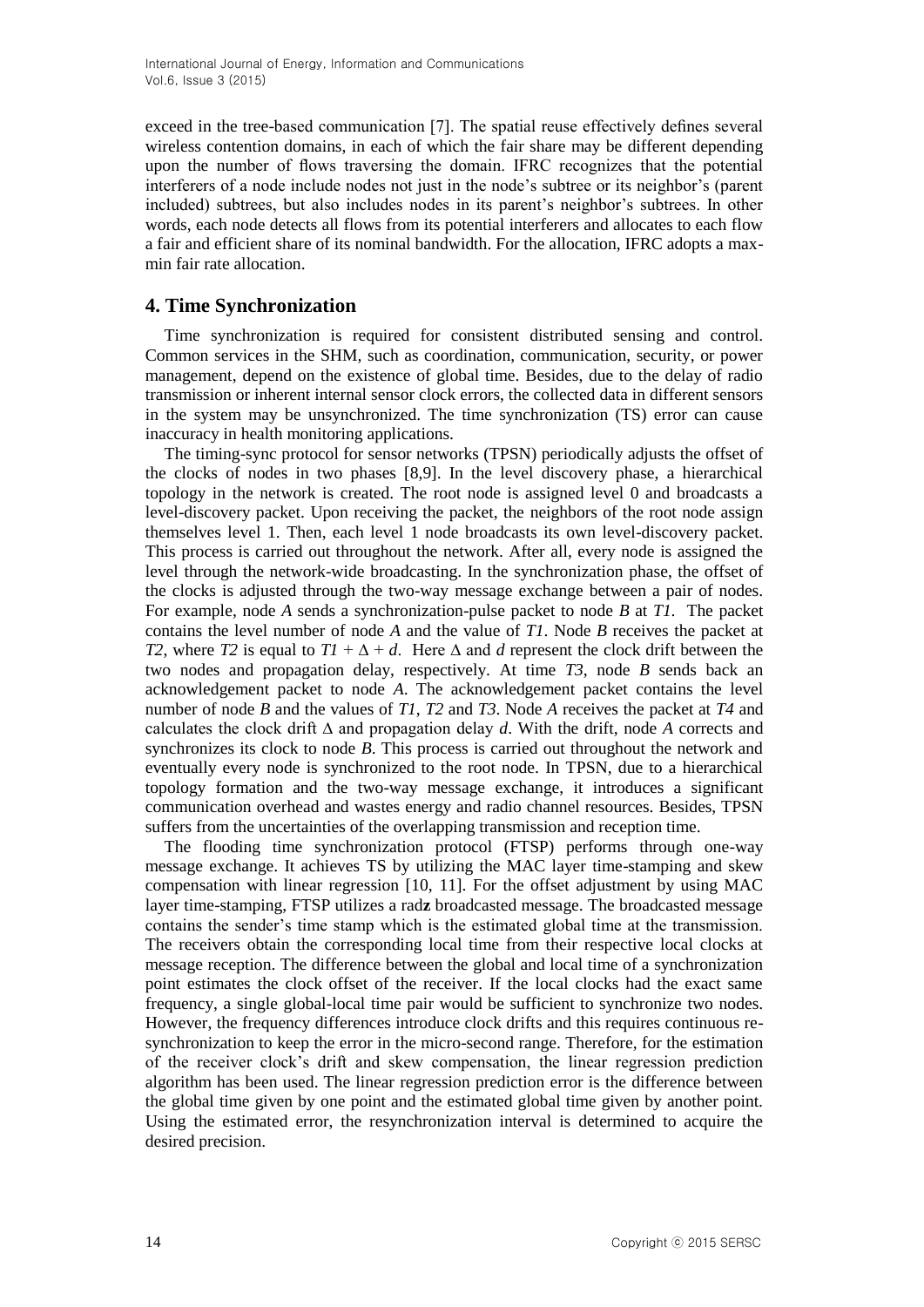# **5. Power Management**

Wireless sensors typically are battery-powered, and their capacities are still limited. Once the battery has consumed all of its power, replacement of the battery located remotely can become a very expensive. Thus, power management is one of the biggest considerations in the SHM. There are three ways to manage power and prolong the lifetime: selecting low-power hardware, using power efficiently, and acquiring the power from a surrounding place. We focus on the power efficiency which is defined as appropriately utilizing limited battery power to maximize lifetime of WSNs.

[12] Enables two low-power monitoring modes - *Wait for Command* mode and *Event-triggering* mode. In other words, the microcontroller on a remote node features a low power sleep mode that can be exited via a watch-dog timer, or an external interrupt. In the *Wait for Command* mode, the microcontroller periodically awakes via a watchdog timer interrupt, turns on the telemetry hardware, and listens for a wake command from the base station. If it does not detect a wake command within the specified time duration, it returns to the sleep mode. In the *Eventtriggering* mode, the microcontroller remains in the low power sleep mode until a rising external analog voltage triggers a hardware interrupt.

In [13], the sleep cycling and threshold triggering are designed for efficient power management in tree-based communication. In a deep sleep mode, the minimal power is consumed by making only the processor clock awake. To take advantage of the power savings of the deep sleep mode, while still allowing the gateway node access to the leaf nodes, the sleep cycling has been implemented. When the sleep cycling operates on the leaf nodes, they sleep for a set period of time and then wake up for a relatively short period of time, during which they can listen and receive message. The threshold triggering allows a subset of the leaf nodes to act as sentry nodes, in addition to their duties as leaf nodes. The sentry node collects data for a given period of time and determines if the threshold value has been exceeded. If the threshold is exceeded, the sentry node sends an alert message to the gateway node. Upon receipt of the alert, the gateway node makes the decision on the next actions to implement in the network.

For optimal power saving, the duty cycle of sleep mode and the threshold of the triggering event should be determined carefully and autonomously. Most commercial power management implementations focus on deciding when a node goes to sleep and how long the duty cycle would be though three policies – timeout policy, predictive policy, and stochastic policy [14].

#### Timeout policy

It assumes that if the incoming request has an idle period that is longer than a threshold, then the idle period will be long enough to go to the sleep state. Timeout policy wastes energy during the threshold, as it keeps a node in the active state until the threshold passes. The selection of the threshold has to be done with a good understanding of both node's hardware characteristics and the typical request patterns. Although many implementations have a single fixed threshold, a number of studies have designed methods for adapting the threshold to changes in the requests with machine learning techniques or the distribution of idle periods [15, 16].

### $\bullet$  Predictive policy

It attempts to predict the length of the next idle period by studying the distribution of request arrivals. Besides it attempts to transition a node into the sleep state with no idleness. When the prediction of timing and the length of the idle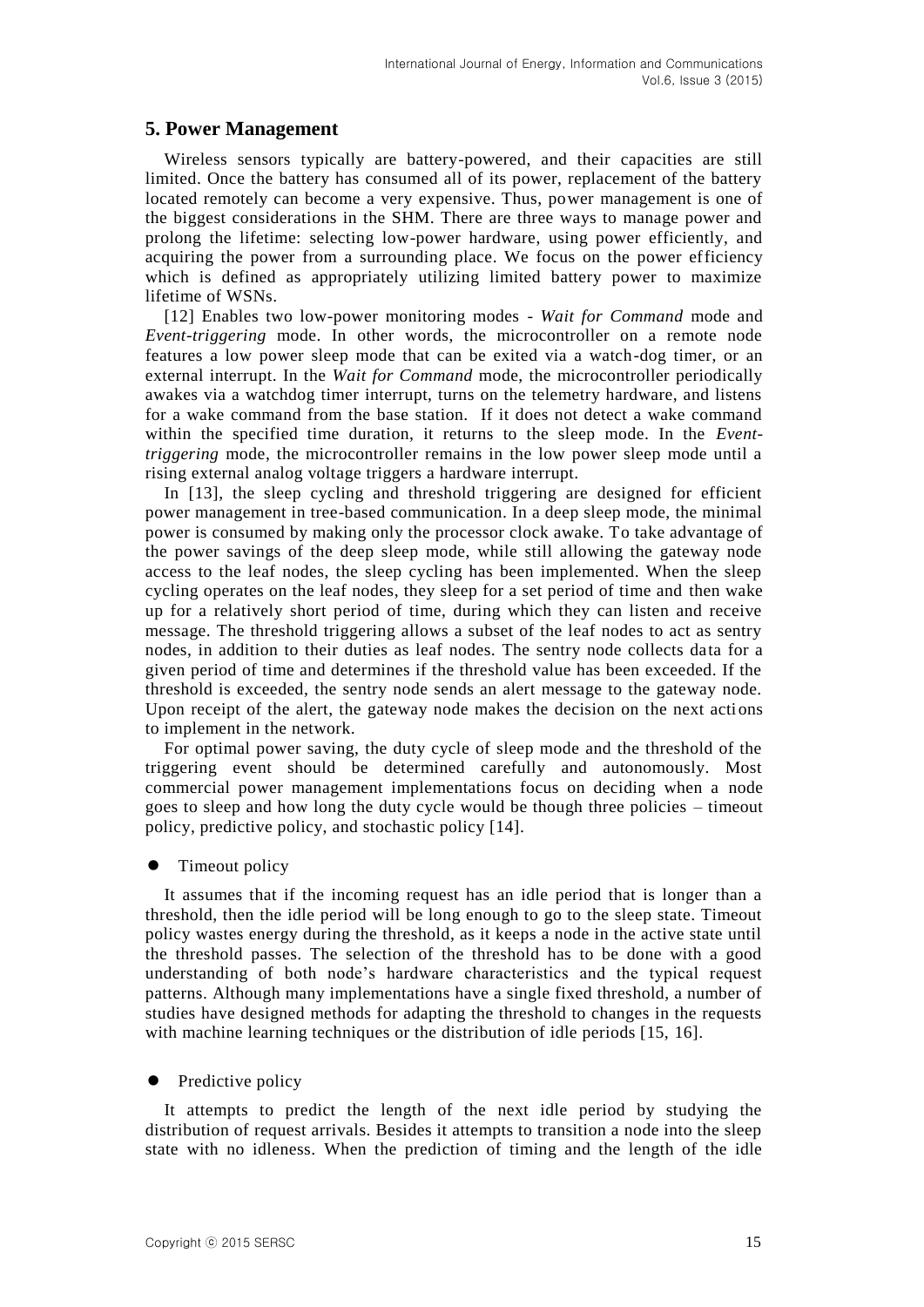period is correct, then the predictive policy provides a solution with no overhead. However, if the prediction is wrong, the potential cost can be quite large. The accuracy of idle period prediction is the keystone of the related studies [17,18].

#### Stochastic policy

It is categorized into time-driven and event-driven which are based on the assumption that all distributions modeling the system are memory-less or that some distributions are history dependent. In addition, the policy can be stationary or nonstationary. A number of studies have proposed based on Markov chains [19, 20]. The system model using stationary discrete-time Markov decision process reevaluates its decision periodically, so it adapts to the request arrival. However, since the decision is repeated periodically even when the system is idle, the power would be wasted. The system model using continuous-time Markov decision process saves more energy since there is no need to continually re-evaluate the policy in the low power state. However, it assumes that the exponential distribution to describe the system behavior, even though the exponential distribution is not fit in many practical cases.

Both timeout and predictive policies are a kind of heuristic policy. None of these policies can guarantee optimality. In contrast, policies that use stochastic models to formulate and solve the power management problem can provide optimal solutions within restrictive assumptions made when developing the system model.

# **6. Conclusion**

In this paper, we surveyed the technical issues when applying a WSN for the SHM by focusing on the wireless communication aspects of a WSN. We introduced the software architecture for the SHM. Then, we identified three issues to successfully design a WSN for the SHM which are reliable data transfer, time synchronization, and power management. Most of the research works have focused on one of the three issues with an ideal assumption on the other issues or sometimes ignoring the effects of the other issues. However, these issues are tightly interconnected and the design choice of one issue affects the design of the others. Therefore, as a future works, an integrated optimal design process considering all the three issues needs to be devised to deploy more robust and efficient WSN for the SHM.

# **Acknowledgement**

This research was supported by Basic Science Research Program through the National Research Foundation of Korea (NRF) funded by the Ministry of Education, Science and Technology (2014043915, 2015010324).

# **References**

- [1] G.-D. Zhou and T.-H. Yi, Recent developments on wireless sensor networks technology for bridge health monitoring. Hindawi Mathematical Problems in Engineering, vol. 2013, pp. 1-33 **(2013).**
- [2] S. Wijetunge, U. Gunawardana, and R. Liyanapathirana. Wireless sensor networks for structural health monitoring: considerations for communication protocol design. Proceedings of International Conference of the IEEE Telecommunications (ICT'10), **(2010)** April 4-7; Doha, Qatar
- [3] P. Nie and Z. Jin. Requirements, challenges and opportunities of wireless sensor networks in structural health monitoring. Proceedings of International Conference of the IEEE Broadband Network and Multimedia Technology (IC-BNMT'10), **(2010)** October 26-28; Beijing, China
- [4] S. Kim, S. Pakzad, D. Culler, J. Demmel, G. Fenves, S. Glaser, and M. Turon. Health monitoring of civil infrastructures using wireless sensor networks. Proceedings of International Symposium of the ACM Information Processing in Sensor Networks (IPSN'07), **(2007)** April 25-27; Cambridge, US.
- [5] P. Wang, Y. Yan, G. Y. Tian, O. Bouzid, and Z. Ding, Investigation of wireless sensor networks for structural health monitoring, Hindawi Journal of Sensors, vol. 2012, pp. 1-7 **(2012)**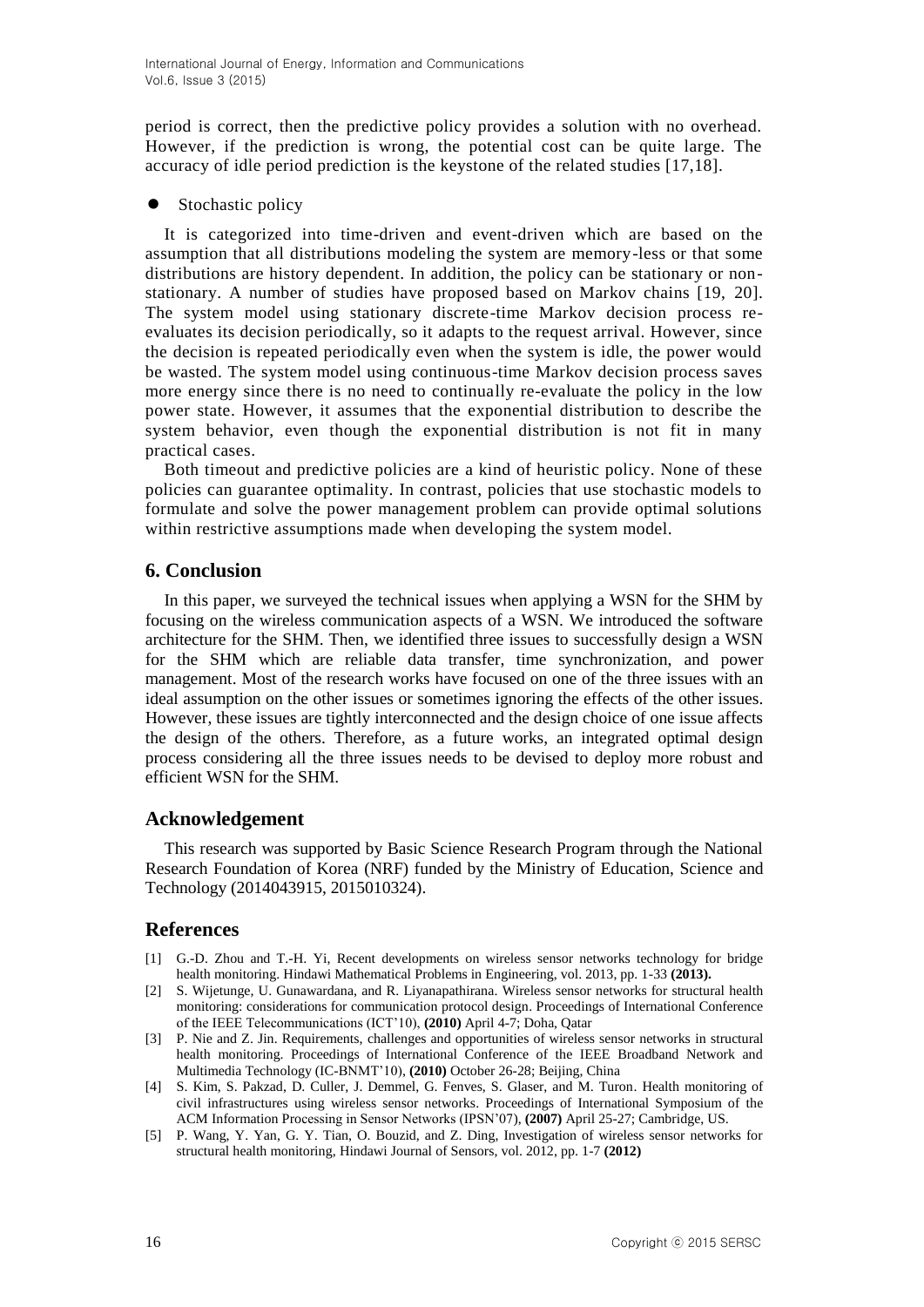- [6] S. Kim, R. Fonseca, P. Dutta, A. Tavakoli, D. Culler, P. Levis, S. Shenker, and I. Stoica. Flush: a reliable bulk transport protocol for multihop wireless networks. Proceedings of International Conference of the ACM Embedded Networked Sensor Systems (SenSys'07),**(2007)** November 6-9; Sydney, Australia
- [7] S. Rangwala, R. Gummadi, R. Govindan, and K. Psounis. Interference-aware fair rate control in wireless sensor networks. Proceedings of International Conference of the ACM Special Interest Group on Data Communication (SIGCOMM'06), **(2006)** September 11-15; Pisa, Italy
- [8] S. Ganeriwal, R. Kumar, and M. B. Srivastava. Timing-sync protocol for sensor networks. Proceedings of International Conference on Embedded Networked Sensor Systems (SenSys'03), **(2003)** November 5- 7; Los Angeles, US.
- [9] M. Bocca, L. M. Eriksson, A. Mahmood, R. J antti, and J. Kullaa, A synchronized wireless sensor network for experimental modal analysis in structural health monitoring. Computer-Aided Civil and Infrastructure Engineering, vol.26, no.7, pp. 483-499 **(2011)**.
- [10] M. Maroti, B. Kusy, G. Simon, and A. L edeczi. The flooding time synchronization protocol. Proceedings of International Conference on Embedded Networked Sensor Systems (SenSys'04), **(2004)** November 3-5;Baltimore, US.
- [11] T. Nagayama and B. F. Spencer Jr., Structural health monitoring using smart sensors, Newmark Structural Engineering Laboratory (NSEL) Report Series NESL-001, University of Illinois at Urbana-Champaign, Urbana, Ill, **(2007)**.
- [12] J. H. Galbreath, C. P. Townsend, S. W. Mundell, M. J. Hamel, B. Esser, D. Huston, ad S. W. Arms, "Civil structure strain monitoring with power-efficient high-speed wireless sensor networks," in Proceedings of International Workshop for Structural Health Monitoring, pp. 1-12, **(2003)**
- [13] J. A. Rice, K. Mechitov, S.-H. Sim, T. Nagayama, S. Jang, R. Kim, B. F. Spencer, Jr., G. Agha, and Y. Fujino. Flexible smart sensor framework for autonomous structural health monitoring. Smart Structures and Systems, vol.6, no.5-6, pp.423–438 **(2010)**
- [14] G. Park, T. Rosing, M. D. Todd, C. R. Farrar, and W. Hodgkiss, Energy harvesting for structural health monitoring sensor networks. Journal of Infrastructure Systems, vol.14. no.1, pp.64–79 **(2008)**
- [15] S. Irani, S. Shukla, and R. Gupta, Online strategies for dynamic power management in systems with multiple power-saving states. ACM Trans. Embedded Computing Systems, vol.2. no.3, pp. 325–346. **(2003)**
- [16] D. Ramanathan, S. Irani, and R. Gupta. Latency effects of system level power management algorithms. Proceedings of International Conference of IEEE/ACM Computer-Aided Design, **(2000)** November 5-9; San Jose, US.
- [17] L. Zhong and N.K. Jha. Dynamic power optimization for interactive systems. Proceedings of International Conference of VLSI Design, **(2004)** January 5-9; Mumbai, India.
- [18] T. Simunic and S. Boyd, Managing power consumption in networks on chips. Proceedings of Design, Automation and Test in Europe Conference and Exhibition, **(2002)** March 8-8; Paris, France.
- [19] L. Benini, G. Paleologo, A. Bogliolo, and G. DeMicheli, Policy optimization for dynamic power management. IEEE Trans. Computer-Aided Design, vol.18, no.6, pp.813–833 **(1999)**
- [20] Q. Qiu and M. Pedram. Dynamic power management of complex systems using generalized stochastic petri nets. Proceedings of Design Automation Conference, **(2000)** June 5-9; California, US.